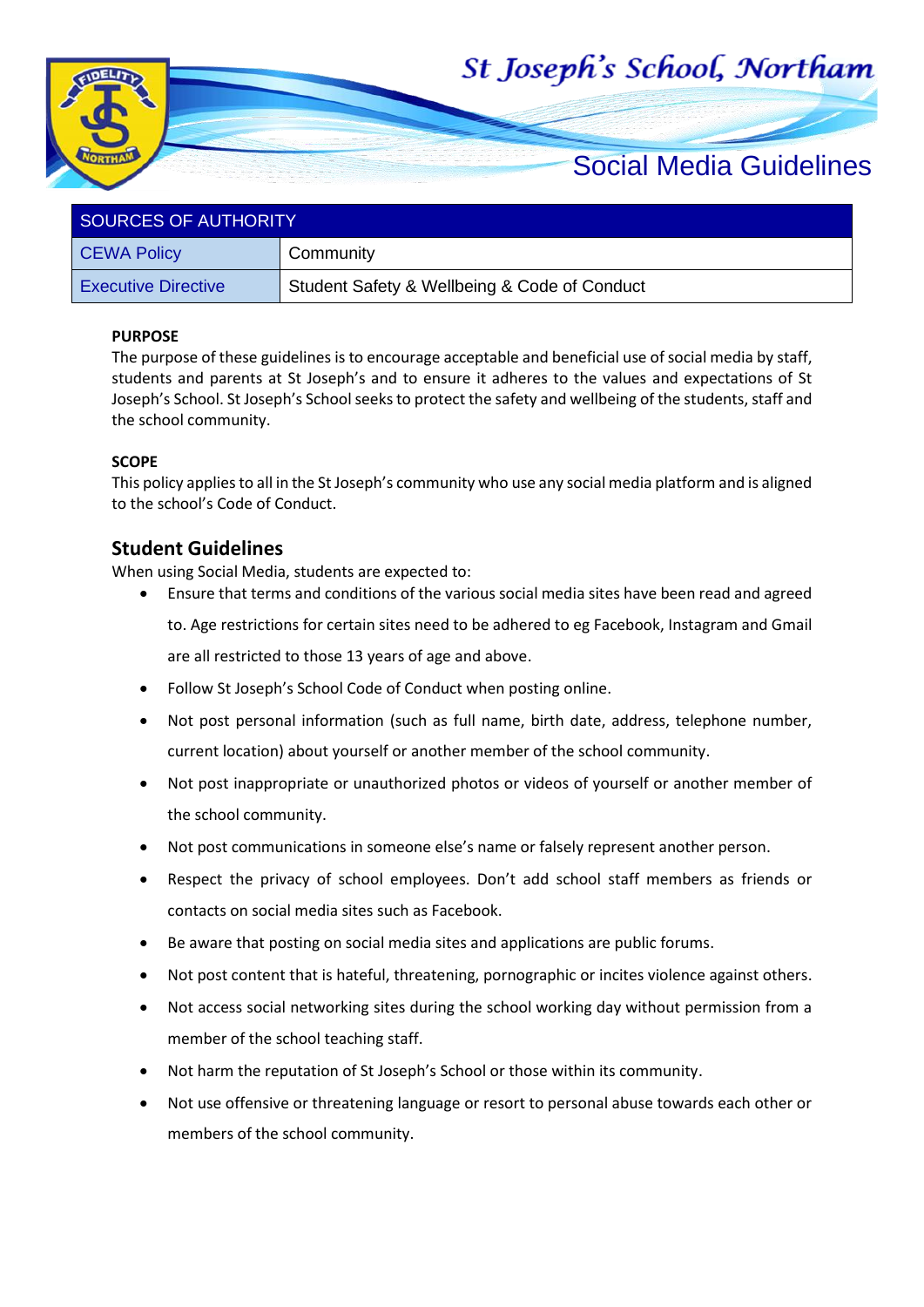# **Parents Guidelines**

Social media opens up communication between students, staff and parents. St Joseph's School encourages parents to participate in this communication but requests that parents act responsibly and respectfully at all times, understanding that their conduct not only reflects on the school community, but will be a model for our students as well.

Parents should adhere to the following guidelines:

- Parents with cameras should only photograph their own children/family members at school events.
- Be aware that many social media sites have age restrictions that do have implications for their primary aged children. Parents need to monitor their children's online social media activity, and read the terms and conditions of various social media sites and applications their children are interested in using.
- Parents need to be aware that they are in breach of terms and conditions if they set up a personal account for their children to use if they knowingly understand that age restrictions apply.
- Before uploading photos, audio or video, parents need to seek appropriate permission from any individual involved. This most particularly applies in relation to the privacy of other families and the staff of St Joseph's School.
- Online postings and conversations are not private. Do not share confidential information, internal school discussions, or specific information about students, staff or other parents,
- Be conscious of the fact that expert advice given is that all users of social media sites should do whatever they can to not identify any child by name or associate them with a particular school,
- Parents will not use classroom social media sites for any illegal activity, including violation of data privacy laws,
- Parents should not distribute any information that might be deemed personal about other students participating in the social media activities,
- Parents should not participate in spreading false or unsubstantiated rumours or false information in regards to the St Joseph's School community and its members.

## **Staff Guidelines**

Staff members are responsible for maintaining a high level of professionalism with respect to the School and their position as an educator of young students. It is recognised that most employees may use or interact with social media at work and in a personal context. However, employees also need to understand the expectations of the School when using social media in a professional and personal capacity as there are also workplace risks that must be appropriately managed.